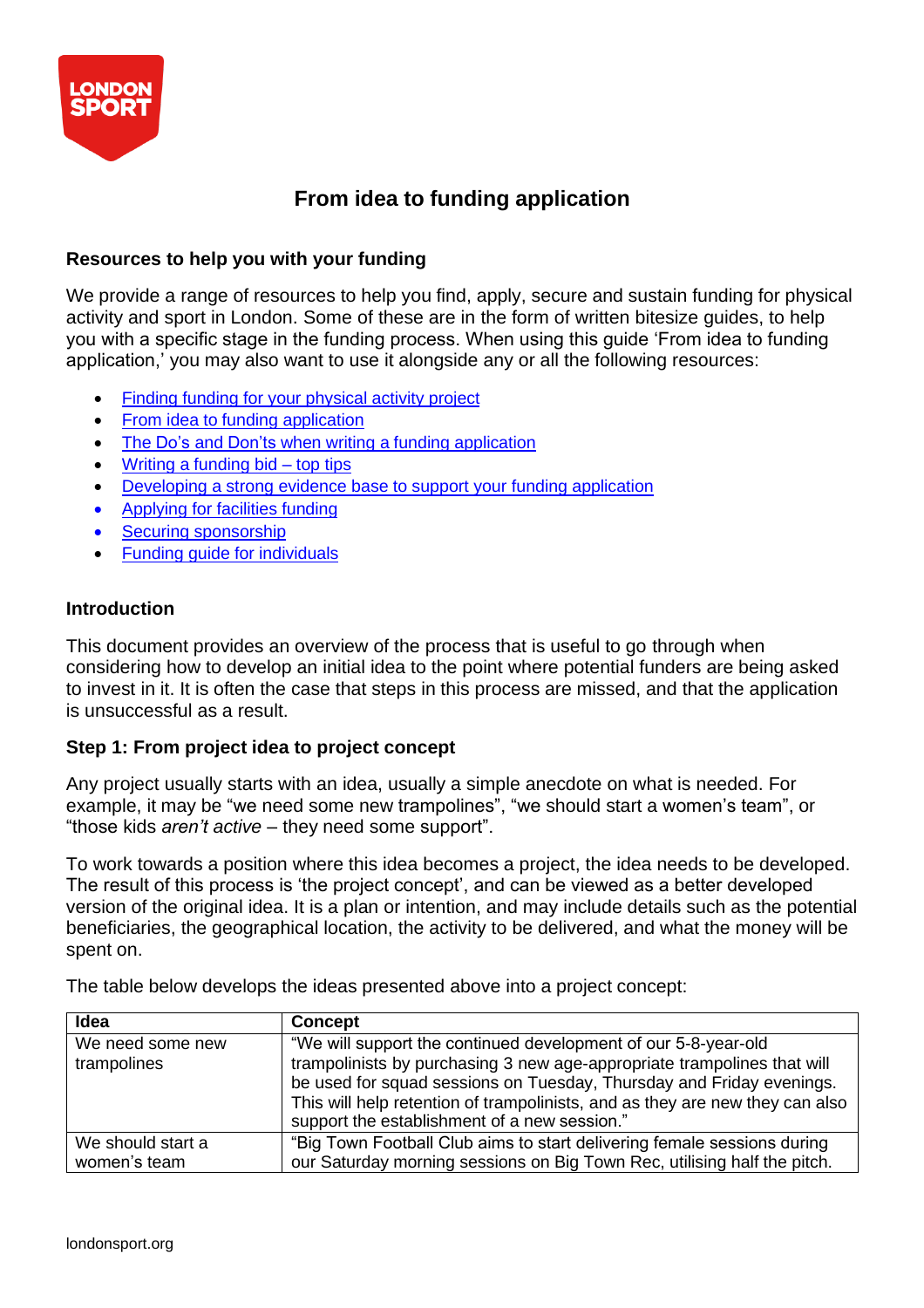

|                                                     | Initially the focus will be on 11-14 year olds, to match the existing boy's<br>session at that time."                                                                                                                                                                                                                                                            |
|-----------------------------------------------------|------------------------------------------------------------------------------------------------------------------------------------------------------------------------------------------------------------------------------------------------------------------------------------------------------------------------------------------------------------------|
| Those kids aren't active-<br>they need some support | "We want to develop a programme of social sport and physical activities<br>on the XX estate in Southwark, aimed at those 16-18 who are at risk of<br>anti-social behaviour. Initially we would provide multisport activities in<br>outdoor spaces where young people congregate over summertime. and<br>then if successful expand to indoor venues from Autumn." |

A project concept is invaluable for the following stages in its development, in that it helps specify the exact details of the potential project. This is useful is evaluating the practicalities, and for searching for potential funders. An example of a project concept and its benefit for clarifying details on the project is provided below:



# **Step 2: Consider the feasibility of the concept**

With a specific project concept, it is important to establish the feasibility and practicality of a project, before you invest considerable time over the following stages. At this point it is useful to think of the question "How will you make your project happen?", a common question on an application form. Practicalities might include whether you can get a venue at the appropriate time, whether you find someone to deliver the project, or whether it is feasible that you could manage the project. For a facilities project, it might be whether there is a suitable security of tenure to make the project worthwhile, or considerations around planning permission at the location.

## **Step 3: Build the evidence base**

The next recommended stage is to build the evidence base to support the project concept. Usually the concept is underpinned by an idea that stemmed from an issue being identified, but this issue needs to be fully understood and importantly will need to be demonstrated to the funder in an answer.

This stage is covered in detail in the guide [Developing a strong evidence base to support your](https://londonsport.org/funding-support/) [funding application](https://londonsport.org/funding-support/)*,* which provides advice on establishing a mix of strategic and localised evidence, and quantitative (statistical) and qualitative (anecdotal) evidence. However, it is important to note that whatever the project, it is likely that some groundwork will be required to build a better understanding of the level of evidence. So, in the example above, the fundamental question is 'Are females in Roehampton interested in a Basketball session?' If so, when should it be? Who should deliver it? Is it appropriate to run it alongside the boy's session?'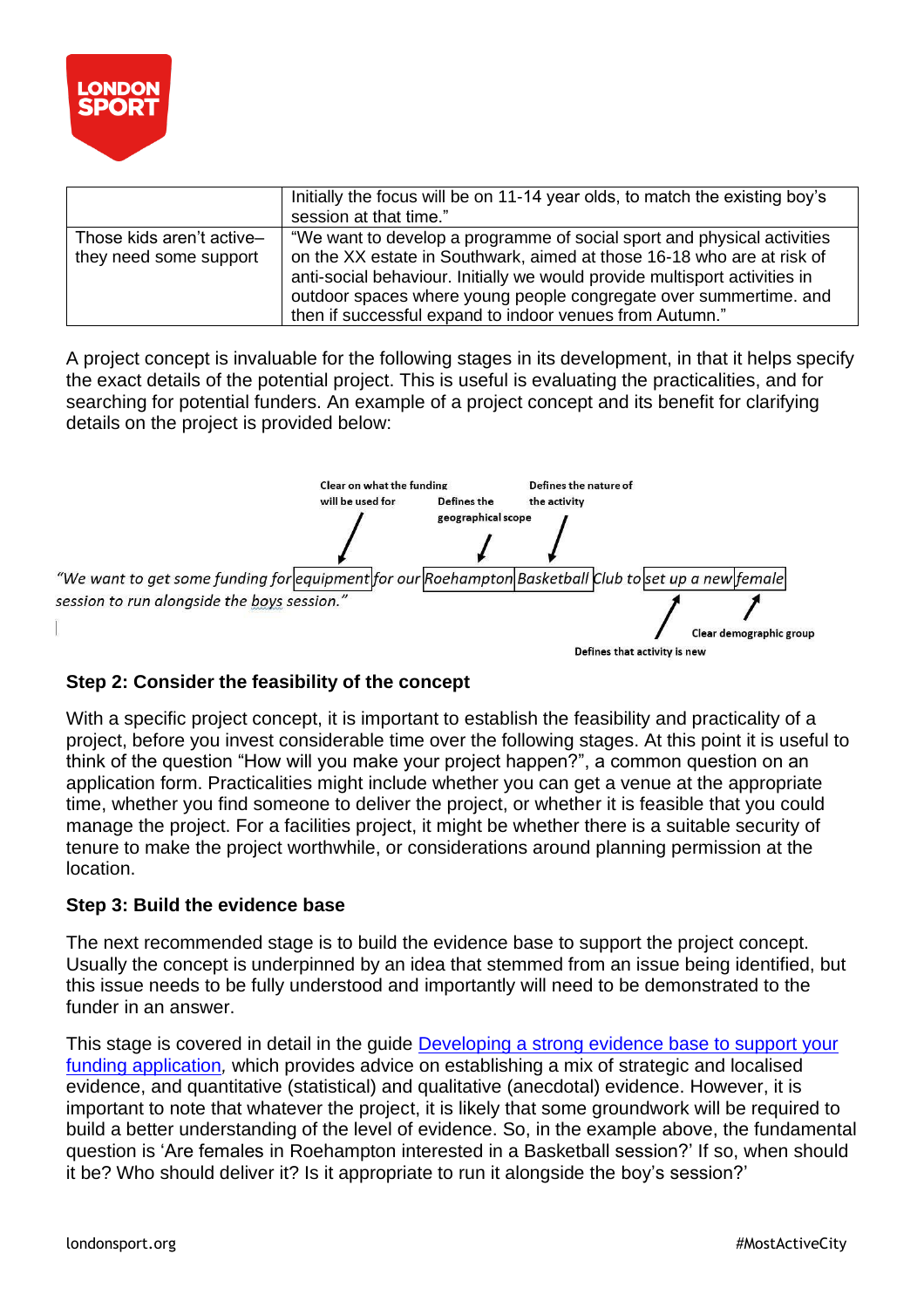

# **Step 4: Search for funding opportunities that match the concept**

There is the potential to swap steps three and four around, or go through the steps in tandem. However, it is important to note that through helping build the evidence base under step three,

the project concept may need to be adapted or changed, which could impact on the potential funding opportunities available. Therefore, the most logical method is to undertake the funding search after the evidence base in established.

Step four is fundamentally about understanding the range of opportunities available. This can easily be achieved by using this Funding Search Tool - [Welcome | My Funding Central.](https://www.myfundingcentral.co.uk/) With a fully defined project concept searching the site using the available filters will establish quickly and simply what likely opportunities match your project concept. You can save any searches you make for reference in stage five.

## **Read the fund's prospectus or guide and look at the application form**

This stage is often not given enough time, but it is vital to assess your shortlist in detail. Most funders have very clear and specific guidelines and it can often only take a minor technicality for the project to not be eligible. It is therefore vital to read the guidance notes or prospectus in full, and to try to gain a copy of the application form if this is available. Some important things to look for:

- Make sure the fund is either currently open or that it is open within an appropriate timeframe. Deadlines and timeframes are changed all the time, and it is vital that these are known
- Check the eligibility criteria thoroughly to ensure that nothing will rule your organisation's project out before anyone even looks at the detail. Check the types of organisations funded, the maximum project size, the documents required to be supplied and key project beneficiaries
- Check the aims of the fund are clearly aligned to your project, and if you are unsure then try to find a list of who they have funded previously, and whether there are any comparable projects to your concept.

#### **Write the application**

Finally, having developed the concept, considered the practicalities, established an evidence base, searched for funders, and read the guidance of the relevant funds, you will be able to start typing. At this stage, it is worth referring to London Sport's guidance note [The Do's and Don'ts](https://londonsport.org/funding-support/) [when writing a funding application](https://londonsport.org/funding-support/) to aid you, as even if you follow these steps it is easy to undo all the good work at the final hurdle. In headline terms however, don't leave an application to the last minute, use the guidance notes to steer your answers, and don't write too little or too much.